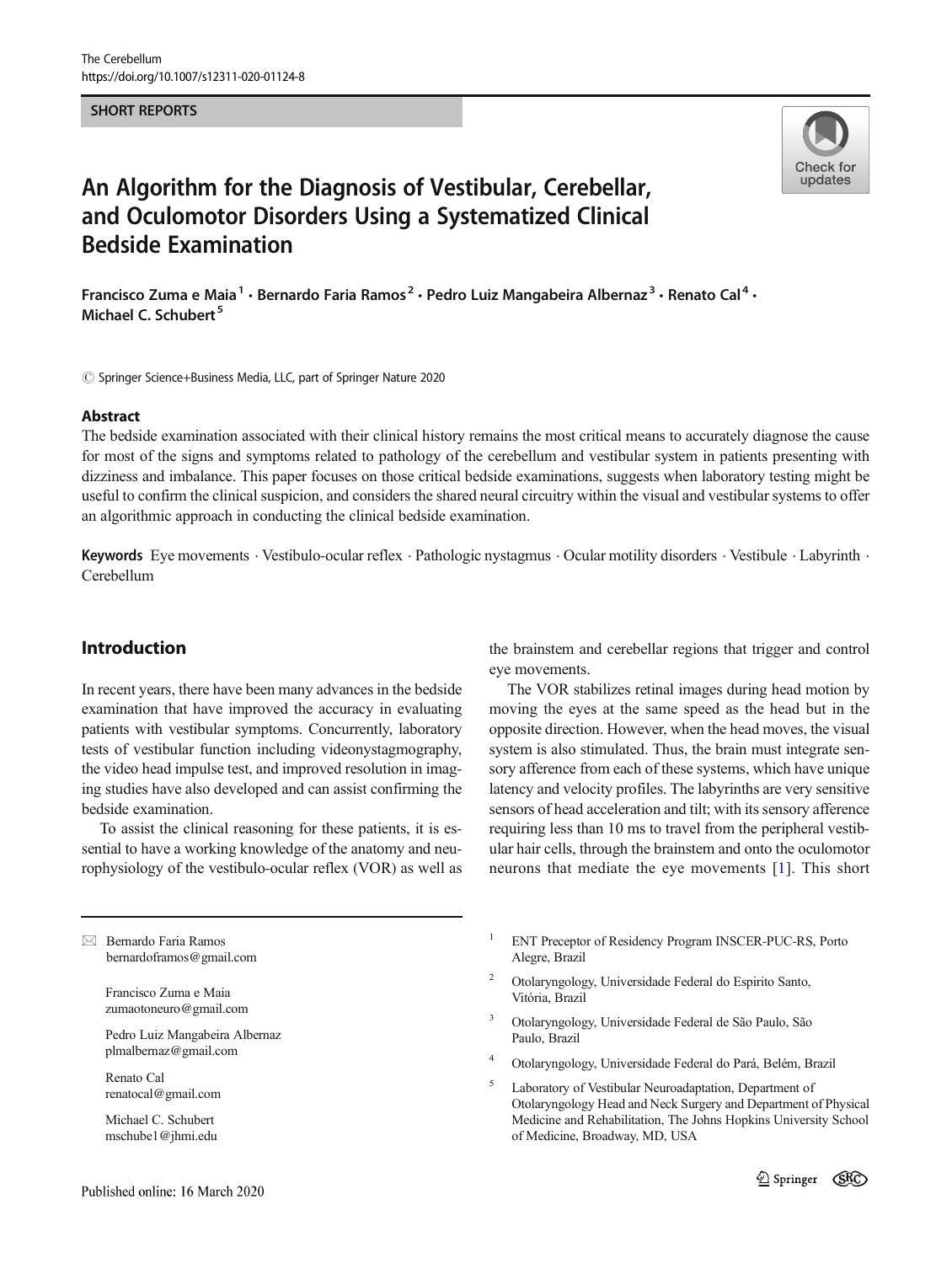latency enables compensatory eye movements during brisk head oscillations. In contrast, visual information takes about 100 ms to travel from the visual cortex to the oculomotor neurons. This delay is much too long for the eyes to keep up with a briskly moving object [\[1](#page-6-0)]. For example, if one oscillates a piece of paper back and forth horizontally at a rate of about two cycles per second, it becomes apparent that the text is blurred. However, if the page is held still and the head instead oscillates at that same rate, one can readily read the text clearly.

The purpose of this review is to describe an algorithmic approach using clinical bedside examinations of the critical eye movements that indicate vestibular, brainstem, and/or cerebellar regions dedicated to the generation and mediation of eye movements.

## Anatomical and Neurophysiological Clinical Correlates

- 1. Rapid horizontal eye movements are generated and controlled in the pontine region, namely the paramedian pontine reticular formation (PPRF). The primary neural integrators for horizontal eye rotation include are the nucleus prepositus hypoglossi and the medial vestibular nucleus (NPH-MVN).
- 2. Rapid vertical and torsional eye movements are generated and controlled in the midbrain and are mediated by the rostral interstitial nucleus of the medial longitudinal fasciculus (riMLF) and interstitial nucleus of Cajal (INC).
- 3. The cerebellum provides immediate "online" mediation and long-term adaptive mechanisms that optimize ocular motor performance to meet the demands of the visual system [[2\]](#page-6-0). One common oculomotor finding of spinocerebellar pathology is slow vertical saccades [[3](#page-6-0)]. However, distinct regions within the cerebellum are associated with specific oculomotor pathologies:
- a. The flocculus and paraflocculus (cerebellar tonsil) are implicated in downbeat nystagmus, rebound nystagmus, gaze evoked nystagmus, pathologic smooth pursuit, and pathologic VOR suppression.
- b. The nodulus and ventral uvula are implicated with periodic alternating nystagmus (PAN), central positional nystagmus, and head shaking-induced nystagmus.
- c. Dorsal vermis lesions cause hypometric saccades.
- d. Caudal fastigial nuclei lesions cause hypermetric saccades [\[4](#page-6-0)].

Bedside Relevance: The visual and vestibular system share similar neural circuitry responsible for eye movements [[5](#page-7-0)]. Therefore, to accurately localize the site of lesion, clinicians must perform separate and combined evaluations of the visual and vestibular systems.

### Static Evaluation of Vestibular and Visual Systems (Fig. [1\)](#page-2-0)

### Head Tilt

A tilt of the head to one side (cervical lateral flexion) in a patient may suggest a trochlear nerve palsy or a pathologic ocular tilt reaction (OTR). Patients with trochlear nerve palsy tilt their head in the direction of the healthy (lower) eye given the superior oblique muscle no longer maintains the ipsilesional eye in a centered position. Therefore, the contralesional head tilt engages the utricular ocular reflex to elevate the lowered eye. A pathologic OTR occurs when there is an imbalance in the otolith-ocular and otolith-spinal pathways. In addition to the head tilt, two oculomotor signs may also present and occur on the side ipsilateral with the tilted head: skew deviation and roll of the eyes [[6](#page-7-0)]. In peripheral vestibular damage or lesions within the vestibular nuclei, there will be a head tilt (and if present, the oculomotor signs) toward the affected side. In contrast, lesions within the rostral pons and midbrain usually present with a head tilt (and oculomotor signs) away from the affected side [[7\]](#page-7-0).

#### Subjective Vertical Visual (SVV)

A tilt of the subjective vertical visual is usually caused by a disturbance in the otolith-ocular pathway and often in the same direction as the OTR [\[8](#page-7-0)]. It can be measured at the bedside using the bucket method [\[9\]](#page-7-0).

#### Spontaneous Nystagmus

Spontaneous jerk nystagmus is a clinical sign of a tonic imbalance at the level of the vestibular nuclei between the afferent inputs derived from the semicircular canals of each labyrinth. Peripheral (i.e., 8th cranial nerve) causes for spontaneous nystagmus typically increase or are only present when visual fixation is blocked, with the fast phase beating toward the healthy labyrinth. In contrast, central causes for spontaneous nystagmus often has its fast phase beating toward the side of the lesion, is typically present in room light (without visual fixation), and often demonstrate a corrective saccade returning the eyes to their primary position during visual fixation testing  $(i.e., \text{saccade testing})$  [\[6](#page-7-0)].

#### Ocular Lateropulsion

Occasionally, it is possible to identify pathology by having the patient close and then open their eyes. For example, in Wallenberg's syndrome, the eyes may deviate toward the side of the lesion under closed lids, which when the eyes are opened signals the pons to generate a horizontal corrective saccade back to primary position.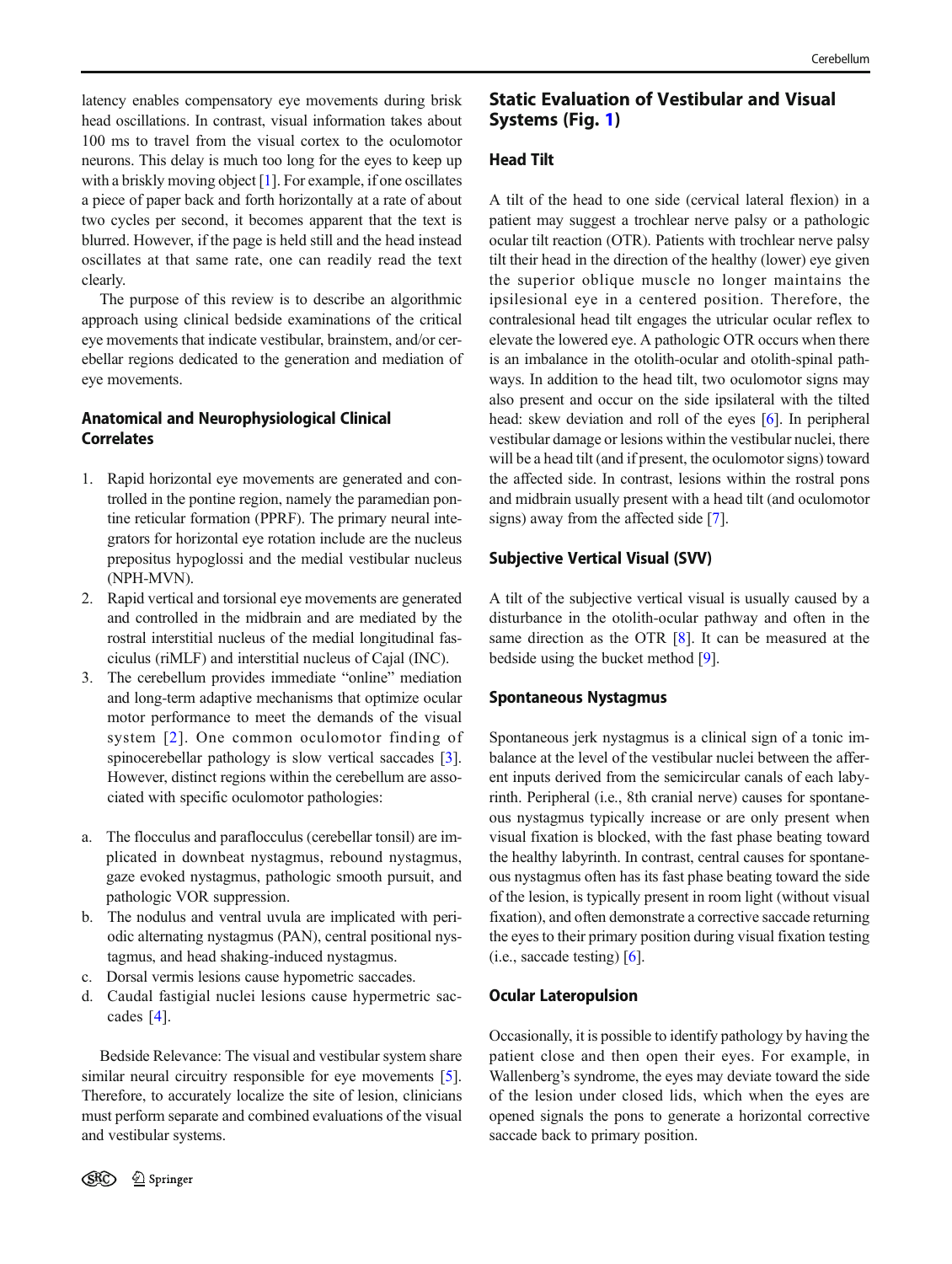<span id="page-2-0"></span>Fig. 1 Algorithm for the bedside static evaluation of the visual vestibular system. This examination should be conducted in part, in room light and with fixation blocked (i.e., Frenzel lens)



# Examination of the Visual System in Isolation

### Ocular Alignment

The cover test is very important in the evaluation of patients with diplopia or ocular misalignment. The patient is asked to fix his gaze on a small visual target and the eyes are covered alternately. The examiner looks for movements from the eye that has just been uncovered. When there is a vertical misalignment, the differential diagnosis typically will include a trochlear nerve palsy (i.e., superior oblique palsy) or a skew deviation (utriculo-ocular pathway lesion) [[6](#page-7-0)]. To help distinguish these two causes, the clinician should consider that in the fourth nerve palsy when the patient close his eyes, the magnitude of head tilt may diminish, though not always [\[10\]](#page-7-0). Additionally, clinicians may use the cover test combined with the Parks-Bielschowsky three-step. The first step in the three-step test is to determine which eye is elevated (hypertropic) in primary position. Next step is to determine whether the elevated eye increases on right or left gaze. The last step is to determine if the elevated eye increases upon left or right head tilt. In the case of a right hypertropia due to superior oblique palsy, the magnitude of the right eye elevation will increase in left gaze and right head tilt. Clinicians may use prisms to quantify the hypertropia in each of the steps [\[11\]](#page-7-0).

Examining for reduced torsion during the head tilt test alone may also help, though caution to the clinician using the head tilt exclusively as it can be misleading [\[12](#page-7-0)]. During right head tilt, the right eye normally incyclotorts (Superior Oblique and Superior Rectus), while the left eye excyclotorts (Inferior Oblique and Inferior Rectus). In 4th nerve palsy, the right eye elevation increases during right head tilt. Additionally, a fourth nerve palsy will create an excyclotorsion of the hypertropic eye, where a skew deviation may be accompanied with incyclotorsion of the hypertropic eye [[13](#page-7-0)]. One final clinical suggestion that can help distinguish a fourth-nerve palsy from skew deviation (i.e., utriculo-ocular pathway lesion) is to repeat the cover/uncover test while the patient is supine. In the case of a skew identified in sitting due to utriculo-ocular asymmetry, this may reduce when positioned supine [\[14\]](#page-7-0).

### Spontaneous Nystagmus Pattern With and Without Fixation and Gaze-Evoked Nystagmus

The effect of removing visual fixation on nystagmus can be appreciated using Frenzel lenses, or during occlusive ophthalmoscopy. For examination of the gaze-evoked nystagmus, the patient is asked to fix his gaze on a small target 20 degrees to the left, right, up, and down always returning to the central position, typically held for  $\sim$ 20 s. When a horizontal nystagmus appears in only one direction of eccentric gaze, the cause is typically a unilateral peripheral vestibular lesion. The pathologic gaze-evoked nystagmus due to brainstem or cerebellar lesions is usually direction changing in the horizontal plane (i.e., when the patient looks to the right, the fast phase beats to the right; when the patient looks to the left, the fast phase beats to the left)  $[15]$  $[15]$ .

#### Characteristics of Peripheral Vestibular Lesions

- a. Nystagmus increases or only appears with the removal of fixation.
- b. Nystagmus increases in intensity when the patient looks in the direction of the quick phase (Alexander's Law).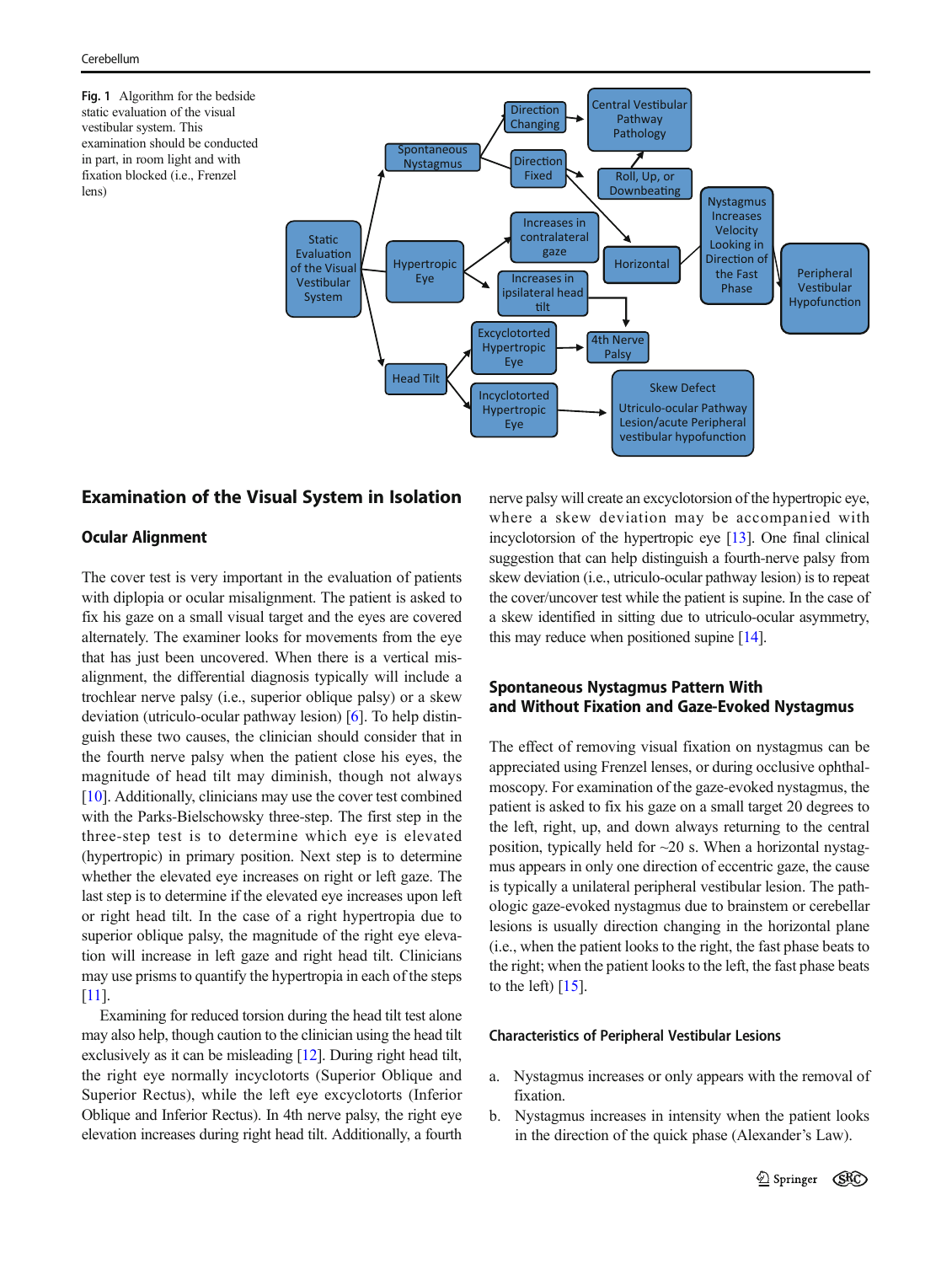- c. Nystagmus will primarily be horizontal though may include a torsional component, suggesting a more severe unilateral loss of function [[14](#page-7-0)].
- d. An eye motion induced from a head motion will obey Ewald's first law (the eye will always rotate in a plane parallel to the stimulated canal), independently of the position of the eye in the orbit.

### Characteristics of Central Lesions

- a. The suppression of the nystagmus by fixation is usually impaired in patients with unilateral brainstem or cerebellar lesion.
- b. Persistent nystagmus that is purely vertical or torsional during eccentric gaze is always central.
- c. Central nystagmus is often modulated by vergence.
- d. Central nystagmus has smaller amplitude when the eyes move in the direction of the quick phase.
- e. VOR gain may be elevated above normal in early stages of cerebellar disease (i.e., SCA6, often easiest to document using video head impulse testing) [\[16](#page-7-0)].

### Saccades

Saccades are best examined at the bedside by having a patient look alternately at two targets held apart horizontally or vertically, such as the examiner's finger and nose. The velocity, accuracy, trajectory, and ability to conjugate should be noted [\[1](#page-6-0), [15\]](#page-7-0).

#### For Horizontal Saccades

- a. A discrete lesion of the PPRF causes a conjugate horizontal saccadic palsy to the same side.
- b. A lesion of the medial longitudinal fasciculus causes ipsilateral adduction palsy; the cardinal manifestation of internuclear ophthalmoplegia.
- c. A lesion of the NPH-MVN (often termed a leaky integrator) causes horizontal gazed-evoked nystagmus.

### For Vertical Saccades

- a. A lesion of the riMLF causes slowing of downward saccades.
- b. A lesion of INC (often termed a leaky integrator) causes torsional nystagmus.
- c. A lesion of the fastigial nucleus will cause hypermetric saccades.
- d. A lesion in the cerebellar vermis will cause hypometric saccades [[17](#page-7-0)].

## Smooth Pursuit

The bedside exam for smooth pursuit tasks the patient to visually track a small target with the head still. Smooth pursuit is generated from many cortical regions, making it difficult to localize sites of pathology. Generally, catch-up saccades are seen when the gain is low, while backup saccades are observed when the gain is high.

### Vergence

The patient is asked to fixate on a small target as it is brought toward the bridge of the nose or asked to shift gaze between a near and far object. The vergence system is the first oculomotor system to be affected by fatigue, alcohol, and other drugs, and defective vergence is a common cause of strabismus and diplopia [[1](#page-6-0)].

# Optokinetic Nystagmus

Optokinetic nystagmus (OKN) is induced reflexively by motion of a larger visual scene, which causes an illusionary sensation of self-rotation in the opposite direction [\[1](#page-6-0)]. It is a simple test that evaluates smooth pursuit and saccades in the horizontal and vertical planes. This test can be useful to evaluate non-collaborative patients and children.

# Examination of the Vestibular System in Isolation

# Positional Tests

Positional testing is an essential part of the vestibular examination, particularly for patients with reports of positional vertigo. Two maneuvers must be performed, and the patient should wear Frenzel lenses to block fixation:

- a. The Dix-Hallpike maneuver, to detect otoconia displaced (canalithiasis or cupulolithiasis subtypes) into the vertical semicircular canals. The patient's head is 1st rotated 45° right (or left) relative to the trunk and then moved from upright to the supine head-hanging position.
- b. The supine-roll maneuver to detect otoconia displaced into the lateral semicircular canals (canalolithiasis or cupulolithiasis). The patient is position in supine with head elevated  $\sim$  20 deg, then the head is rotated right and then left.

Accurate diagnosis of the affected semicircular canal and type of positional vertigo depends on the characteristics of the positional evoked nystagmus and not on the maneuver that is performed.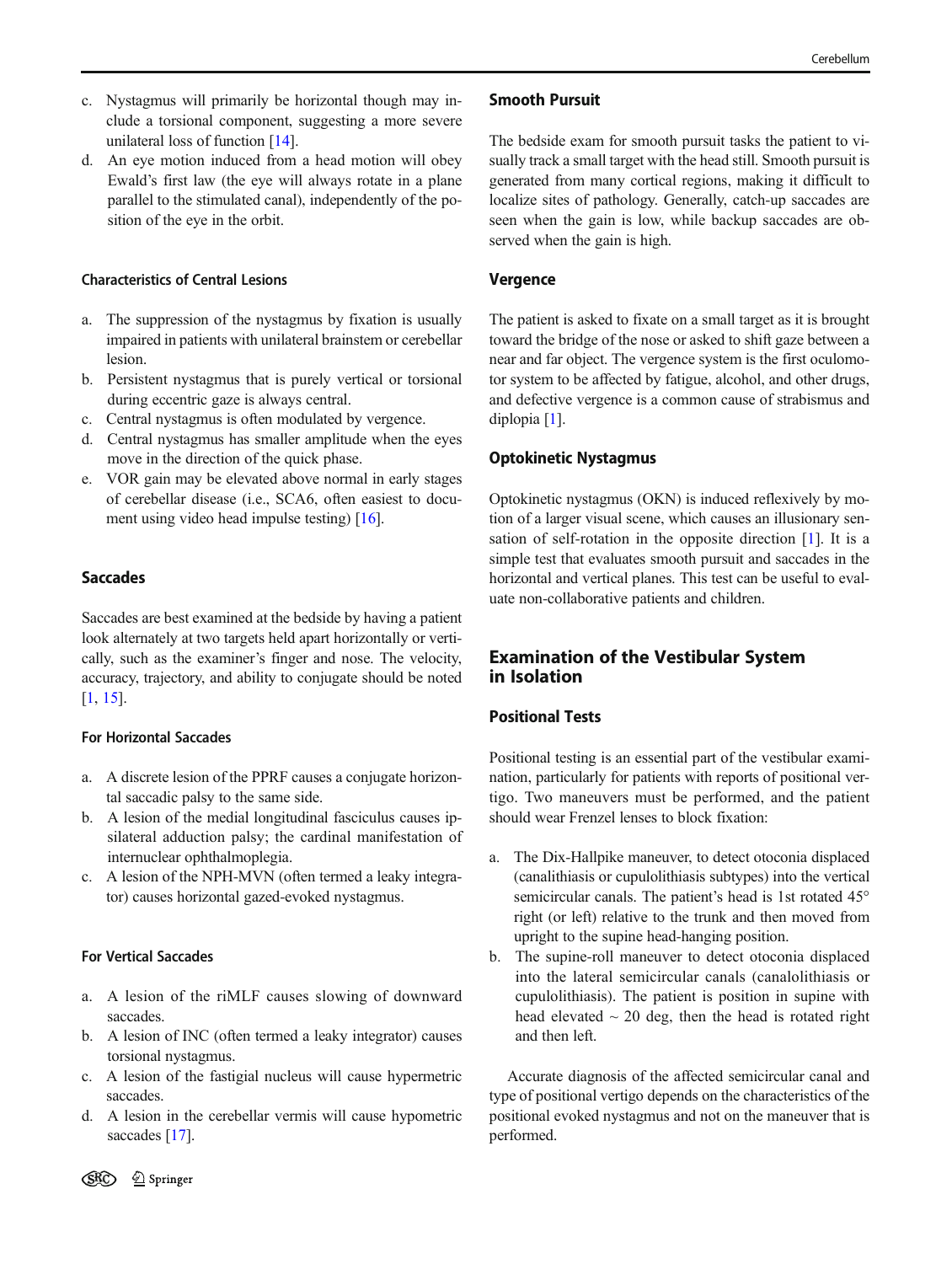#### Vibration Induced Nystagmus

Low frequency vibration (60 or 100 Hz) applied to the mastoid tip or vertex may induce nystagmus in patients with unilateral loss of vestibular function and occasionally in other conditions, such as anterior canal dehiscence. In the case of a unilateral loss of function, the slow phase of the nystagmus usually drifts toward the side of the paretic ear  $[18, 19]$  $[18, 19]$  $[18, 19]$  $[18, 19]$ . When vibration elicits a vertical nystagmus, a central lesion should be suspected. A vibration-induced torsional or vertical nystagmus may also occur with an anterior canal dehiscence [\[20\]](#page-7-0).

### Head Shaking Nystagmus (HSN) and Head Shaking Tilt Suppression (HSTS)

The head-shaking nystagmus (HSN) test is considered a useful clinical tool for detecting asymmetries between the vestibular labyrinths and provides some insight into the integrity of the velocity storage system [[21](#page-7-0)]. Shaking the head with an oscillation about 2 Hz for approximately 20 s in the horizontal plane may cause a horizontal nystagmus where the fast phase beats toward the unaffected labyrinth [[22\]](#page-7-0). This finding suggests a peripheral vestibular hypofunction. On the other hand, a vertical nystagmus after a horizontal head shaking typically suggests pathology affecting the central vestibular pathways [\[23\]](#page-7-0).

For the HSTS test, the patient is instructed to tilt his head forward until the chin rests on the upper thorax, immediately after the passive horizontal head shaking. Maia et al. [[24\]](#page-7-0) suggest that tilting of the head forward after first applying horizontal head-shaking (HSTS test) is much less effective at suppressing the induced nystagmus in patients with a central cause for their vestibular-like symptoms.

#### Hyperventilation-Induced Nystagmus

Hyperventilation is performed in a sitting position through quick and deep respiratory cycles for 60 s. The evoked nystagmus is due to metabolic changes, including extracellular alkalosis, hypoxia, and hypocapnia [\[25\]](#page-7-0), and can beat toward the affected ear in demyelinating lesions [\[26\]](#page-7-0).

Hyperventilation can also induces nystagmus in patients with compression of the vestibular nerve by a tumor (e.g., vestibular schwannoma) or small blood vessel loops (microvascular compression) or with demyelinating diseases affecting the central pathways (e.g., multiple sclerosis) [\[6](#page-7-0)].

### Valsalva-Induced Nystagmus

The Valsalva maneuver can induce nystagmus either by increasing intracranial pressure (straining against closed glottis (as in lifting a heavy weight) or by increasing pressure in the middle ear (blowing out against pinched nostrils). The nystagmus may be induced in patients with cranio-cervical junction anomalies, such as Chiari malformation, with perilymphatic fistulas, or anterior canal dehiscence. Jugular venous compression may also increase the intracranial pressure and induce a nystagmus similar to that of the Valsalva maneuver [\[6,](#page-7-0) [27](#page-7-0)].

#### Tullio's Phenomenon

Tullio's phenomenon (noise-induced nystagmus and oscillopsia) often occurs in patients who have Valsalvainduced nystagmus and is commonly associated with superior canal dehiscence [\[5](#page-7-0)] and perilymphatic fistula.

### Dynamic Examination of the Visual System and Vestibular Systems (Fig. [2\)](#page-5-0)

#### Dynamic Visual Acuity

Dynamic visual acuity is a functional measure of the VOR and is assessed by asking the patient to read while the head is oscillated horizontally, vertically, or in the roll plane (from ear to shoulder) at a relatively high frequency  $(\sim$ 2 Hz). Normal individuals may lose one or two lines of acuity with head rotation, whereas patients with vestibular abnormalities often lose three or more [[6\]](#page-7-0). In cases where the clinician suspects the patient is exaggerating the amount of gaze instability, dynamic visual acuity can be measured during passive head roll. During roll, the axis of eye rotation remains nearly perpendicular to the fovea, resulting in minimal displacement between the fovea and fixation target image projected onto the fovea [[28](#page-7-0)]. Because DVA is a functional test known to convey evidence of compensation after a peripheral vestibular hypofunction, false negatives limit its diagnostic acumen [[29](#page-7-0), [30\]](#page-7-0).

### Visually Enhanced Vestibulo-Ocular Reflex (VVOR)

The bedside examination of the VVOR test requires a low frequency head stimulation. The subject is asked to stare at an earth-fixed target (i.e., dot on the wall or the examiners nose). Next, the head is slowly moved at about 0.5 Hz and with an amplitude of 10° in the horizontal plane. The patient is asked to maintain the fixation on the dot during the whole test. An abnormal test is noted when the patient is unable to keep the eyes focused on the earth fixed target, and instead generates reflexive saccades to catch up with the target. For clinicians with access to vestibulo-oculography equipment (VOG), patients with unilateral vestibular hypofunction exhibit corrective saccades beating to the healthy side during head rotation to the affected side, while patients with bilateral vestibular hypofunction exhibit corrective saccades beating to the opposite side of the head movement, for both sides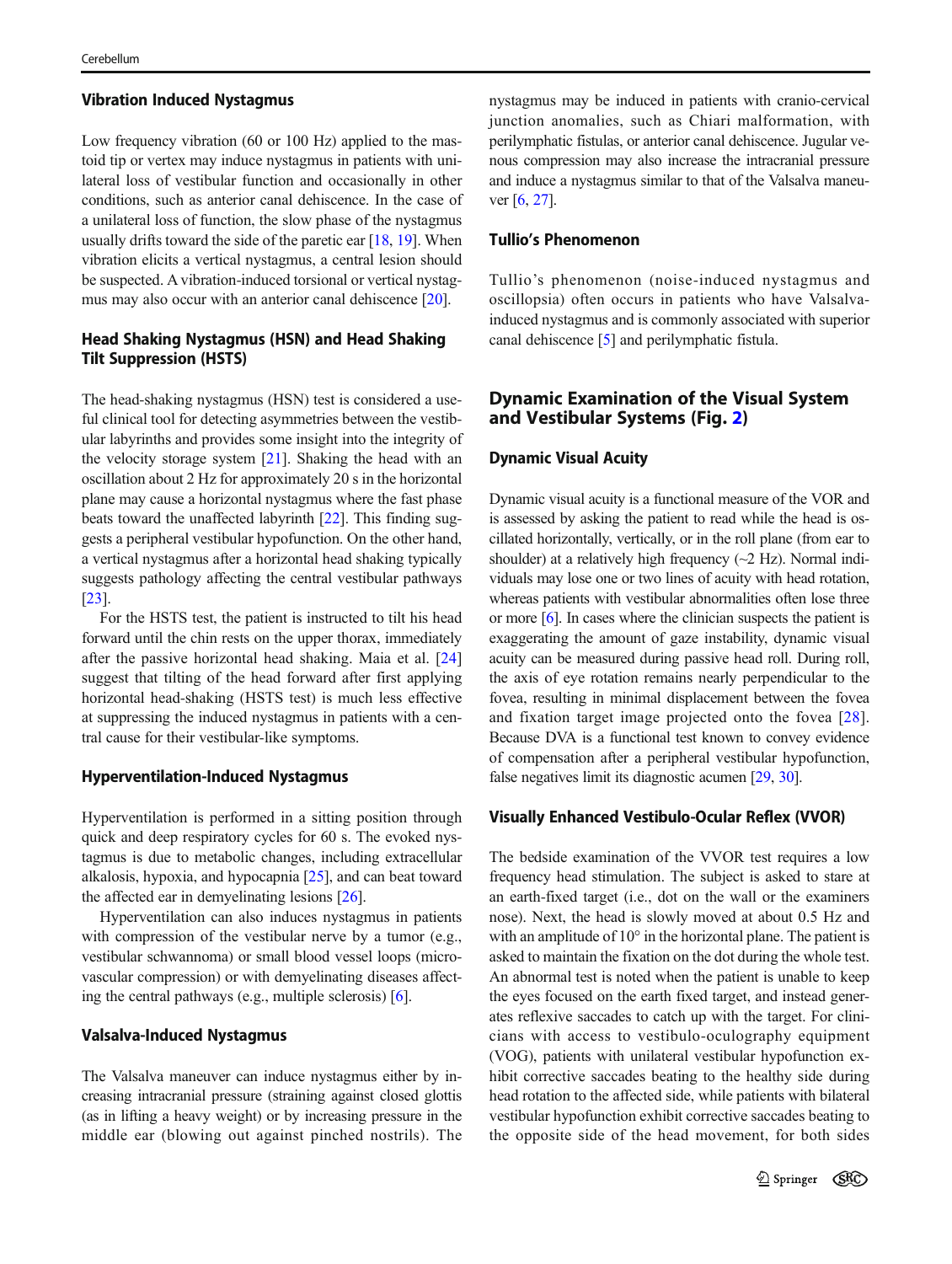<span id="page-5-0"></span>Fig. 2 Algorithm for the bedside dynamic examination of the visual and vestibular systems, considering laboratory equipment if available to the clinician. HIT head impulse test; DVA dynamic visual acuity; VOR vestibular ocular reflex; VOG video oculography; VVOR visual vestibular ocular reflex; VORS vestibular ocular reflex suppression; UVH unilateral vestibular hypofunction; BVH bilateral vestibular hypofunction; SCA spinal cerebellar atrophy



Fig. 3 Visual vestibulo-ocular reflex with video-oculography (head moving and target fixed) in controls, patients with unilateral vestibular hypofunction affecting the right and left sides, and patients with bilateral vestibular hypofunction. The red X denotes the lesion side. By convention, the top half of the 4 plots reflect head rotation to the right (yellow) and saccades beating to the right (green) and the bottom half denotes head rotation to the left (yellow) and saccades beating to the left (green) [\[31\]](#page-7-0)

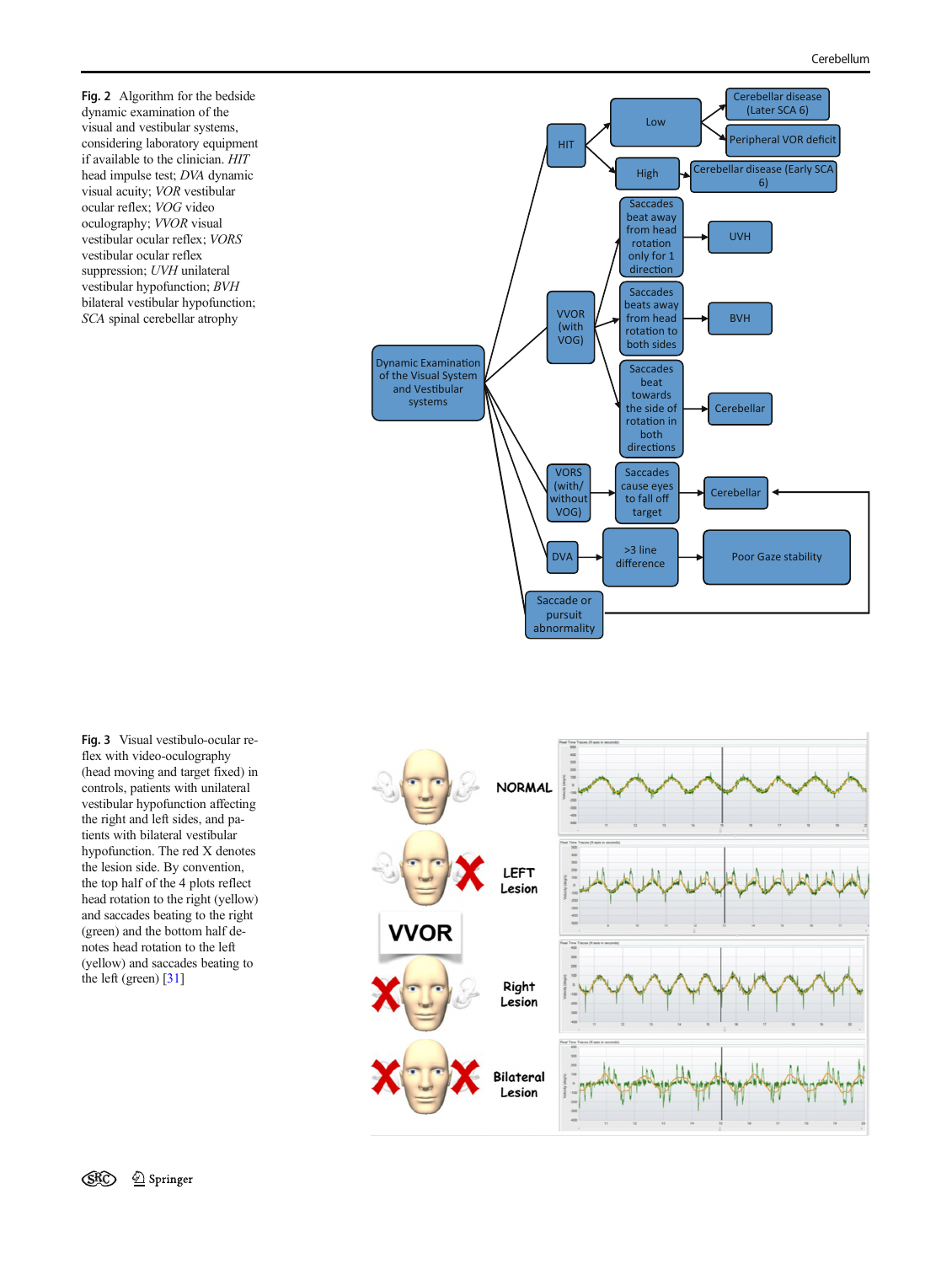<span id="page-6-0"></span>Fig. 4 Vestibulo-ocular reflex suppression with videooculography (target and head moving) in controls, patients with unilateral vestibular hypofunction affecting the right and left sides, and patients with bilateral vestibular hypofunction. The red X denotes the lesion side. By convention, the top half of the 4 plots reflect head rotation to the right (yellow) and saccades beating to the right (green) and the bottom half denotes head rotation to the left (yellow) and saccades beating to the left (green) [\[31](#page-7-0)]



(Fig. [3](#page-5-0)) [[31\]](#page-7-0). Patients with cerebellar lesion exhibit catch-up saccades to the same side of head movement for both sides [\[15\]](#page-7-0).

generated to bring the eyes back to the target. This catch-up saccade indicates peripheral vestibular hypofunction on the side toward which the head was rotated [\[34\]](#page-7-0).

### Vestibulo-Ocular Reflex Suppression (VORS)

For the VORS, the patient looks at a finger of his extended arm while he turns smoothly at the waist, from side to side with arm, trunk, and head en bloc [[32](#page-7-0)]. An abnormal test is noted when the patient is unable to keep the eyes focused on the moving target, and instead generates reflexive saccades to catch up with the target. For clinicians with access to VOG, a distinct pattern emerges: patients with unilateral vestibular hypofunction exhibit corrective saccades to the healthy side when the head is moved to this side, while patients with bilateral vestibular hypofunction do not show corrective saccades during head movement to either side (Fig. 4) [[31\]](#page-7-0). Failure of VORS in the absence of spontaneous nystagmus indicates a lesion within the basal ganglia, otherwise we would expect a concurrent spontaneous nystagmus as occurs for lesions impairing the posterior fossa or supratentorial cortex [\[33\]](#page-7-0).

### Head Impulse Test (HIT)

The patient is asked to maintain fixation on a fixed target (i.e., the examiner's nose), then the patient's head is rapidly rotated to one each side, separately. This is a high-acceleration head rotation. Patients with healthy function are able to maintain gaze fixation on the target. In patients with vestibular hypofunction, when the head is rotated to the affected side, the eyes move with the head and a corrective saccade is then

### Conclusion

A systematized clinical bedside examination that includes a static evaluation of the patient's posture, evaluations of the eyes alone, of the vestibular system alone, and of the combined visual and vestibular system is of great help to diagnose vestibular, cerebellar, and oculomotor disorders, due in part to the fact that the visual and vestibular systems share neural circuitry and neural output.

#### Compliance with Ethical Standards

Conflict of Interest The authors declare that they have no conflict of interest.

# References

- 1. Wong AMF. Eye movement disorders: Oxford University Press; 2007.
- 2. Kheradmand A, Colpak AI, Zee DS. Eye movements in vestibular disorders. In: Handbook of Clinical Neurology: Elsevier; 2016. p. 103–17.
- 3. Jensen K, Beylergil SB, Shaikh AG. Slow saccades in cerebellar disease. Cerebellum Ataxias. 2019;6:1.
- Kheradmand A, Zee DS. Cerebellum and ocular motor control. Front Neurol. 2011;2:53.